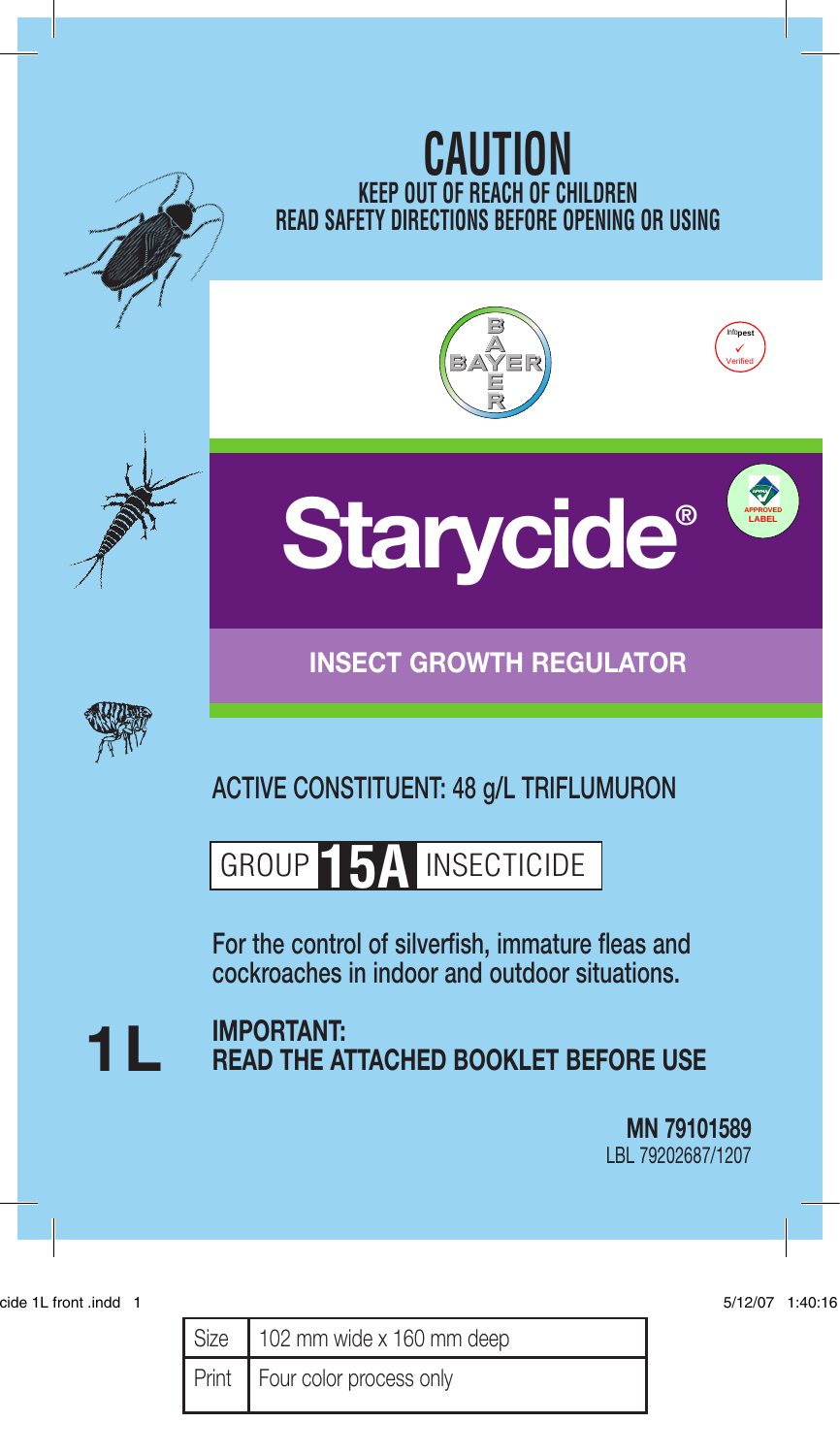

Bayer Environmental Science A Business Group of Bayer CropScience Pty Ltd A.B.N. 87 000 226 022 391-393 Tooronga Rd, East Hawthorn, Vic. 3123 Phone: (03) 9248 6888 Fax: (03) 9248 6800 www.bayeres.com.au

**Baver Environmental Science** 

A Business Group of Bayer CropScience

**Exclusion of Liability:** This product must be used strictly as directed, and in accordance with all instructions appearing on the label and in other reference material. So far as it is lawfully able to do so, Bayer CropScience Pty Ltd accepts no liability or responsibility for loss or damage arising from failure to follow such directions and instructions

APVMA Approval Number: 61251/1L/1207





Please insert 80% 13 digit barcode here

9319784799040

LBL 79269382/1207 D.O.M.

**FOR 24 HOUR SPECIALIST ADVICE IN EMERGENCY ONLY PHONE 1800 033 111**

Batch No:

| cide base.indd |       |                                      | 5/12/07 | 1:37:19 |
|----------------|-------|--------------------------------------|---------|---------|
|                | Size  | 102 mm wide x 160 mm deep            |         |         |
|                | Print | one color only black<br><b>Black</b> |         |         |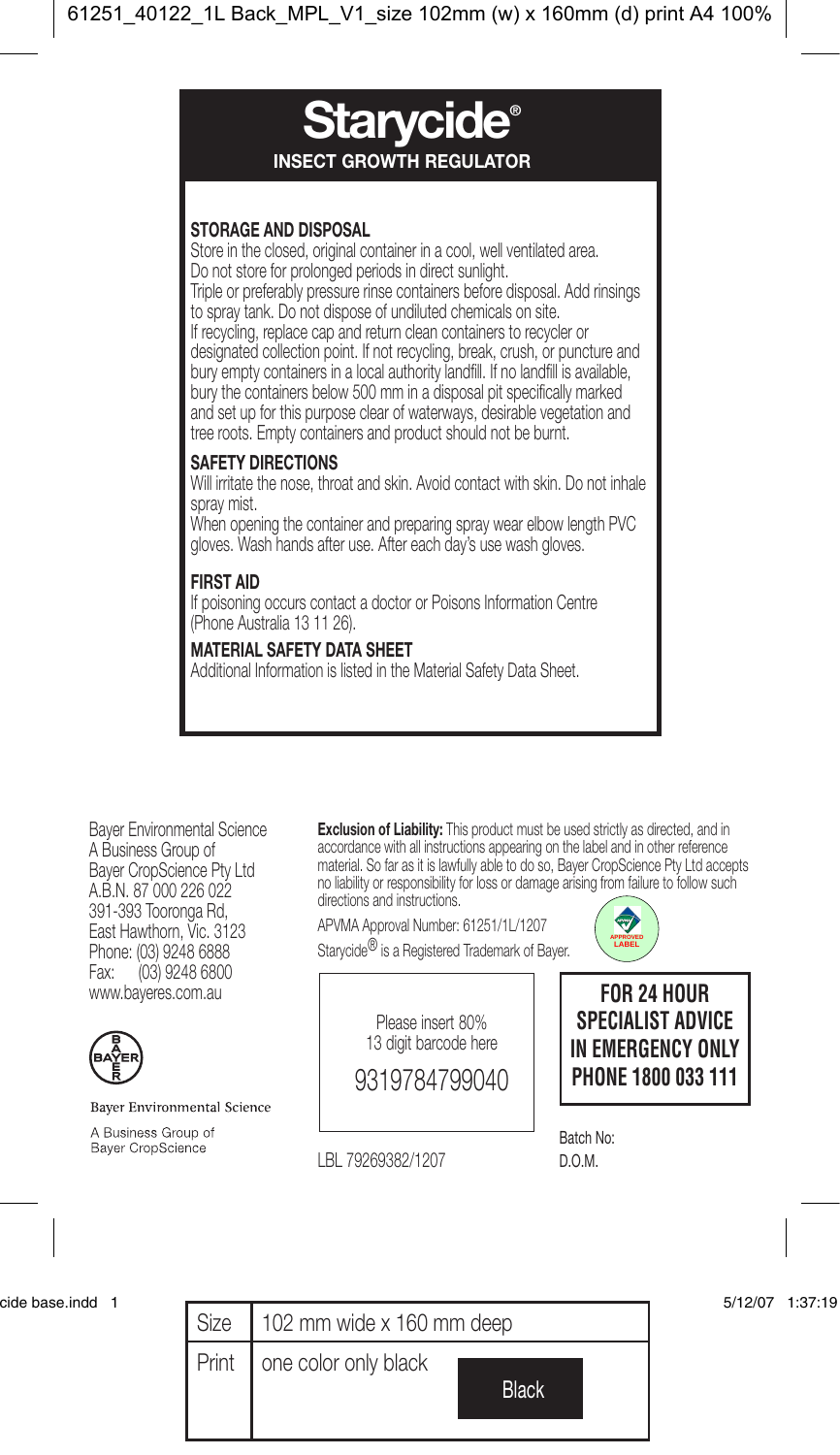# **Insecticide Resistance Warning**

**GROUP 15A INSECTICIDE** 

For insecticide resistance management Starycide is a Group 15A insecticide. Some naturally occurring insect biotypes resistant to Starycide and other Group 15A insecticides may exist through normal genetic variability in any insect population. The resistant individuals can eventually dominate the insect population if Starycide or other Group 15A insecticides are used repeatedly. The effectiveness of Starycide on resistant individuals could be significantly reduced. Since occurrence of resistant individuals is difficult to detect prior to use, Bayer CropScience Pty Ltd accepts no liability for any losses that may result from failure of Starycide to control resistant insects. For further information on managing insecticide resistance contact your local supplier or Bayer Environmental Science representative

# **PROTECTION OF WILDLIFE, FISH, CRUSTACEA AND ENVIRONMENT**

Dangerous to non-target insects, fish, yabbies and other aquatic and soil arthropods. Do NOT contaminate dams, drains, ponds, creeks and other waterways with the product or used containers.

# **Exclusion of Liability**

This product must be used strictly as directed, and in accordance with all instructions appearing on the label and in other reference material. So far as it is lawfully able to do so, Bayer CropScience Pty Ltd accepts no liability or responsibility for loss or damage arising from failure to follow such directions and instructions.

Cislin<sup>®</sup>, Tempo<sup>®</sup>, Responsar<sup>®</sup> and Starycide<sup>®</sup> are Registered Trademarks of Bayer.

Bayer Environmental Science A Business Group of Bayer CropScience Pty Ltd A.B.N. 87 000 226 022 391-393 Tooronga Rd East Hawthorn, Vic. 3123 Phone: (03) 9248 6888 Fax: (03) 9248 6800 www.bayeres.com.au



**Bayer Environmental Science** A Business Group of Bayer CropScience

# **CAUTION KEEP OUT OF REACH OF CHILDREN READ SAFETY DIRECTIONS BEFORE OPENING OR USING**

# **Starycide®**

# **INSECT GROWTH REGULATOR**

## **ACTIVE CONSTITUENT: 48 g/L TRIFLUMURON**

GROUP **15A** INSECTICIDE

For the control of silverfish, immature fleas and cockroaches in indoor and outdoor situations

**STORAGE AND DISPOSAL:** Store in the closed, original container in a cool, well ventilated area. Do not store for prolonged periods in direct sunlight.

Triple or preferably pressure rinse containers before disposal. Add rinsings to spray tank. Do not dispose of undiluted chemicals on site. If recycling, replace cap and return clean containers to recycler or designated collection point.If not recycling, break, crush, or puncture and bury empty containers in a local authority landfill.

If no landfill is available, bury the containers below 500 mm in a disposal pit specifically marked and set up for this purpose clear of waterways, desirable vegetation and tree roots. Empty containers and product should not be burnt.

**SAFETY DIRECTIONS:** Will irritate the nose, throat and skin. Avoid contact with skin. Do not inhale spray mist. When opening the container and preparing spray wear elbow length PVC gloves. Wash hands after use. After each day's use wash gloves.

**FIRST AID:** If poisoning occurs contact a doctor or Poisons Information Centre (Phone Australia 13 11 26).

**MATERIAL SAFETY DATA SHEET:** Additional Information is listed in the Material Safety Data Sheet.

APVMA Approval Number: 61251/1207

**IMPORTANT: READ THIS BOOKLET BEFORE USE**



4 a contract to the contract of the contract of the contract of the contract of the contract of the contract of the contract of the contract of the contract of the contract of the contract of the contract of the contract o

**Baver Environmental Science** A Business Group of Bayer CropScience



Starycide bkt.indd 1-2 5/12/07 1:37:46 PM